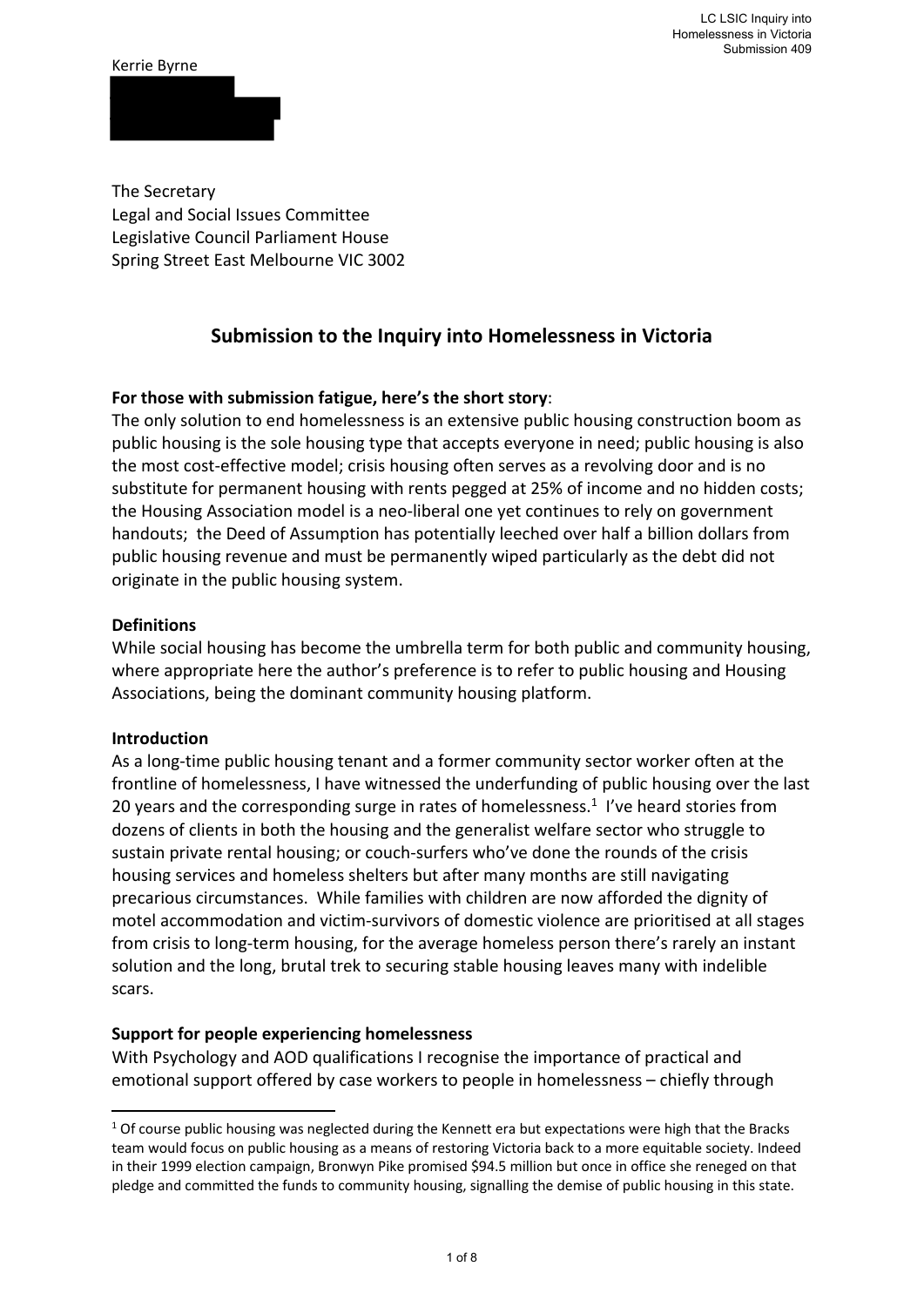securing permanent, affordable housing for their clients along with the reassurance that someone cares about their all aspects of their welfare and can refer on to other appropriate services. While psycho‐emotional support, along with some material aid, can be a comfort to homeless people it is ultimately cold comfort if they are still having to bed down on a cold hard pavement every night or endure the pressure-cooker environment of a rooming house.

Initial Assessment and Planning workers are run off their feet, such is the extent of homelessness. Due to the volume of presentations they simply do not have the time to refer the majority of clients into longer‐term support programs and in any case, agencies have a limited caseload capacity.

### **General Discussion**

As Professor Guy Johnston has pointed out in his address to the Panel, "we have clear evidence that poverty is the common denominator". The myth of homelessness as chiefly a product of mental health and substance issues needs to be dispelled. The plight of COVID‐ 19's employment casualties who are now grappling with unaffordable rentals should at least serve to shatter the misconceptions that pathologize the homeless as victims of their own fallibilities.

Socially structured inequalities such as the inflated private rental market, the paucity of Newstart, the shortage of social housing, the cost of tertiary education and the job shortage in an increasingly robotised economy are all downplayed in favour of personal agency across all aspects of life.

I would also strongly support Professor Johnston's appraisal of crisis and transitional housing which, due to the dearth of permanent housing, may serve as a revolving door with clients returning every 3‐6 months for another week's funded rooming house accommodation. Crisis housing agencies in Victoria receive many millions of dollars every year to provide these crucial services but imagine if over the past 20‐25 years a comparable amount of funds been poured into creating genuine public housing. Instead of 24 thousand Victorians in homelessness, adequate public housing stock would have greatly eased the burden.

This is a serious question that the L &SI Committee needs to grapple with – *why does the Victorian Government continue to prioritise crisis housing funding over genuine, permanent public housing?* Of course crisis housing provides a vital service but it is a band‐ aid option.

A key point of my submission is to stress that rates of homelessness will persist as there is no evidence of a strategy that provides long‐term, realistically affordable housing for a critical mass of people in severe housing insecurity, whether it be the working poor, those in entrenched disadvantage, particularly the homeless, and now, the employment & rental casualties of COVID‐19.

### **Recent Announcements**

Prolonging the timeline for this Inquiry has allowed for consideration of the State Government's recent announcements on social housing investment and the prospects for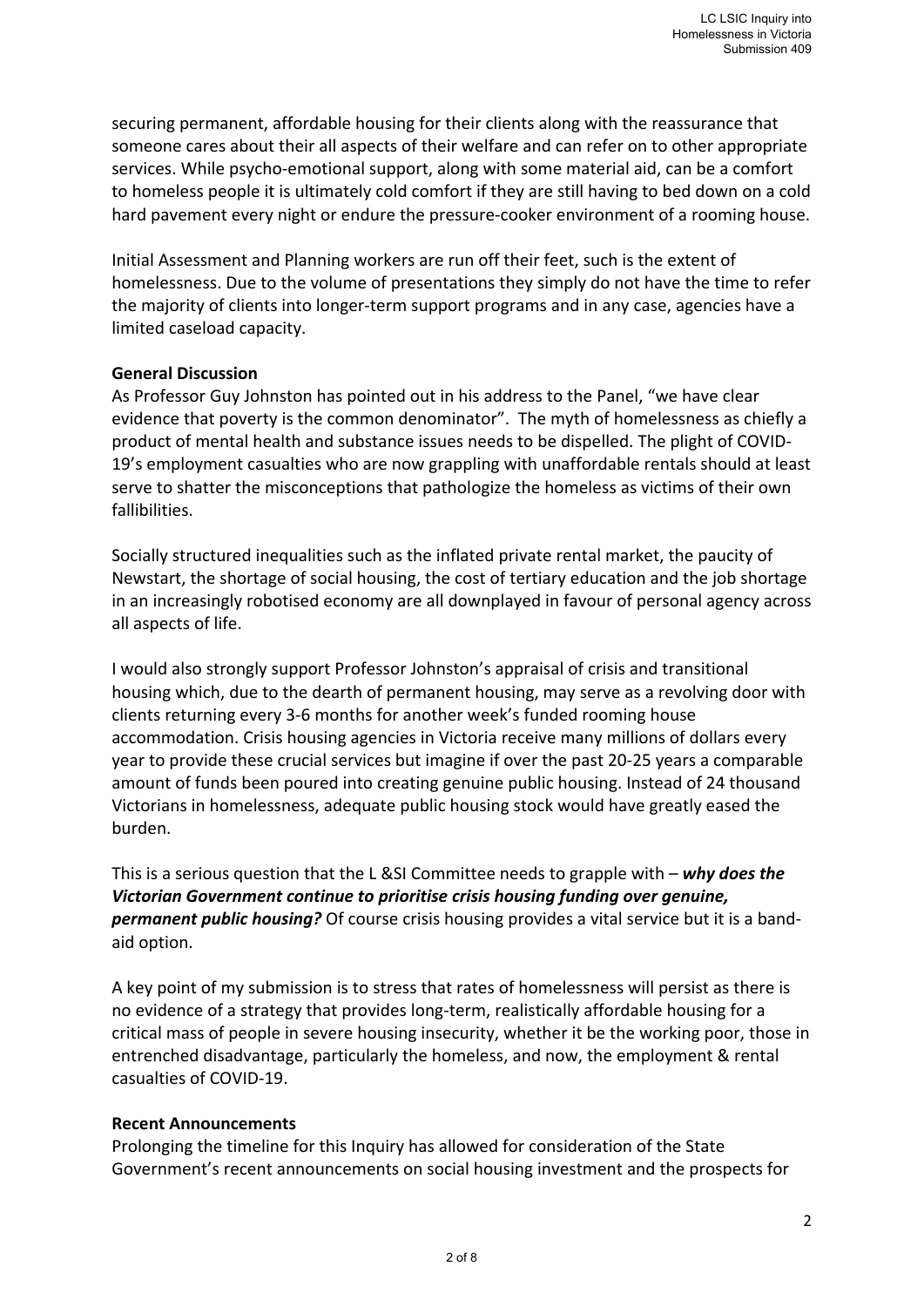this funding injection to positively impact on the dire housing needs of homeless Victorians. The \$500 million stimulus package includes much-needed repairs and upgrades for thousands of public and community housing properties along with allocations for the housing needs of specific vulnerable groups<sup>2</sup>.

However, broadly speaking, the only concession to Victoria's 24 thousand homeless people is funding for 168 units which may or may not be public housing<sup>3</sup>. Yet, in the 2018 election campaign Premier Andrews pledged to build 1000 public housing units<sup>4</sup> following pressure from public housing advocates who highlighted the short-term opportunism fuelling the Public Housing Renewal Program (PHRP) which replaces public housing estates with public‐ private mixes that sacrifice public land, family accommodation and liveability.

It's not clear whether the Andrews Government has commenced construction on the above 1000 public housing units as there have been no further announcements<sup>5</sup>. It's also a mystery as to whether the recently‐announced 168 units are additional to the 1000 units or reflect partnerships with community housing providers. This would appear to be a tokenistic response to the housing crisis faced by low‐income Victorians. Those of us concerned about rates of homelessness and people in precarious housing circumstances sincerely hope that this Inquiry will motivate the Andrews Government to commit more wholeheartedly to solving the housing crisis.

In contrast, the latest round of Social Housing Growth Fund grants "will deliver more than 780 new social housing dwellings" across Victoria<sup>6</sup>. It is reassuring to learn that the Social Housing Growth Fund stipulates that "75 per cent of targeted social housing vacancies will be from the priority access category of the VHR"<sup>7</sup>. Historically this has not been the case as the growth‐driven model underpinning the Housing Associations privileges applicants on higher incomes than those on low Centrelink payments. It is anticipated that the Victorian Housing Register will facilitate greater transparency of Housing Association allocation processes which have hitherto not been publicly accessible leading to speculation about their selection priorities.

As part of a road-map out of homelessness, it is vital that people in long-term homelessness are selected for the above social housing projects. It can't be assumed that other community housing programs with different funding arrangements will have the same stipulation as the Social Housing Growth Fund for 75% of "targeted social housing vacancies" to be filled from the Priority segment. Nor can we assume that "targeted…vacancies" matches the projected number of properties, being 780.

<sup>2</sup> Ilanbey, S. 'Victorian Government undertakes biggest social housing spend since GFC', *The Age*, 17/05/20 and corresponding DHHS media release 18/5/20.

<sup>&</sup>lt;sup>3</sup> Above article mentions 'public housing' whilst DHHS media release states 'social housing'.

<sup>4</sup> https://www.dhhs.vic.gov.au/buildingnewhomes

<sup>&</sup>lt;sup>5</sup> While the Stokes-Penola project at Preston is headlined as 'public housing' it is part of the PHRP which will be managed by Housing First. In no way can this be construed as public housing.

<sup>6</sup> Premier's media release '*Delivering New Homes For Victorians Who Need Support'* 15/5/20.

<sup>7</sup> https://www.dhhs.vic.gov.au/victorian‐social‐housing‐growth‐fund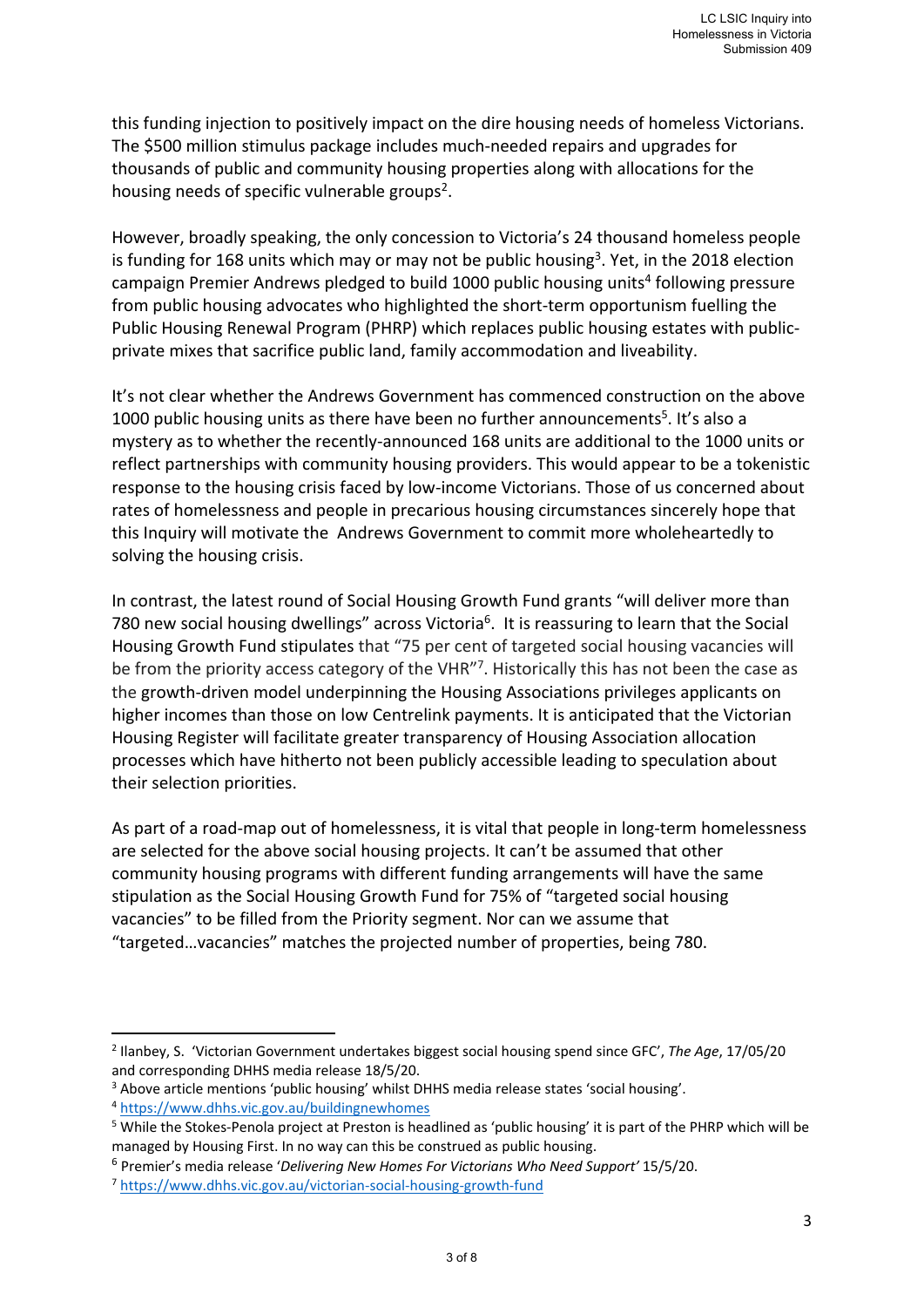Far greater clarity is needed on timelines and locations for the 1000 public housing units, on whether the newly-announced 168 units will be public or community housing and on whether other estates earmarked for the Public Housing Renewal Program will proceed with the same strategy of liquidating public land and privatising tenancy management. Broad‐ brush announcements, such as those above, should be followed up with specifics and *I urge Parliamentarians to monitor these developments so that the public is informed as to whether the delivery of community, and particularly public, housing matches the promises.* 

### **The rise of Housing Associations**

The Bracks/Brumby Governments chose to invest over one billion dollars for the creation of Housing Associations in preference to invigorating the public housing system.<sup>8</sup> However, the decision to opt for privatised Housing Associations as the State Government's main platform for delivering social housing to low‐income Victorians was never subjected to economic modelling. Bracks' first Housing Minister Bronwyn Pike commissioned Hal Bisset from Ecumenical Housing to explore the UK model whereby Council housing estates were being reformed into privately‐managed, growth‐driven Housing Associations and that restructure formed the template for Victoria's Housing Association platform.

The original stated intention was that Housing Associations would only receive start‐up capital of \$70 million,<sup>9</sup> and then raise capital from external sources in order to become selffunding. However, as above, eight Housing Associations were granted a billion dollars between 2002-2011<sup>10</sup> along with half a billion dollars from the Nation-Building Stimulus Plan. Housing Associations seek public housing assets in order to reach critical mass for financial viability. When public tenants are transferred to Housing Associations – such as via the PHRP ‐ this entails a considerable cost burden to the Commonwealth Government as they become eligible for Commonwealth Rent Assistance (CRA), a key linchpin of the Housing Associations, revenue stream. Despite the original commitment to self-funding, these bodies seem likely to continue to rely on government funds both to manage public housing and for further asset growth.

<sup>&</sup>lt;sup>8</sup> Evidence of the one billion dollar funding to Housing Associations has 2 sources:

a) CHFV archived webpage ""In May 2007, the Victorian Government committed \$300m for Housing Associations to deliver at least 1550 new homes by July 2011. This was built on previous funding of \$220m since 2002". For each project the funding ratio entailed a 75% contribution from government and 25% from the Housing Association.

b) DHS Annual Report 2010-2011 p. 161 which lists grants to 9 Housing Assocs, totalling \$347.6 million in 2010 and \$246 million in 2011. Press releases from the Bracks/Brumby govs also mentioned relevant funding but amounts were duplicated in successive statements, making it hard to keep track. These press releases also misrepresented funding for public housing by conflating it with social housing. A release 2/5/07: '*Record \$510 Million for Public and Social Housing'* claims that \$200 million would be allocated "to build and redevelop 800 extra public housing dwellings". There is no evidence of any massive public housing build at that time or since.

<sup>9</sup> Office of Housing Consultation document 2004 '*Strategy for Growth in Housing for Low Income Victorians'*. 10 Initial funding circa 2001‐2004 would have been to the Housing Associations' previous incarnations as community housing bodies.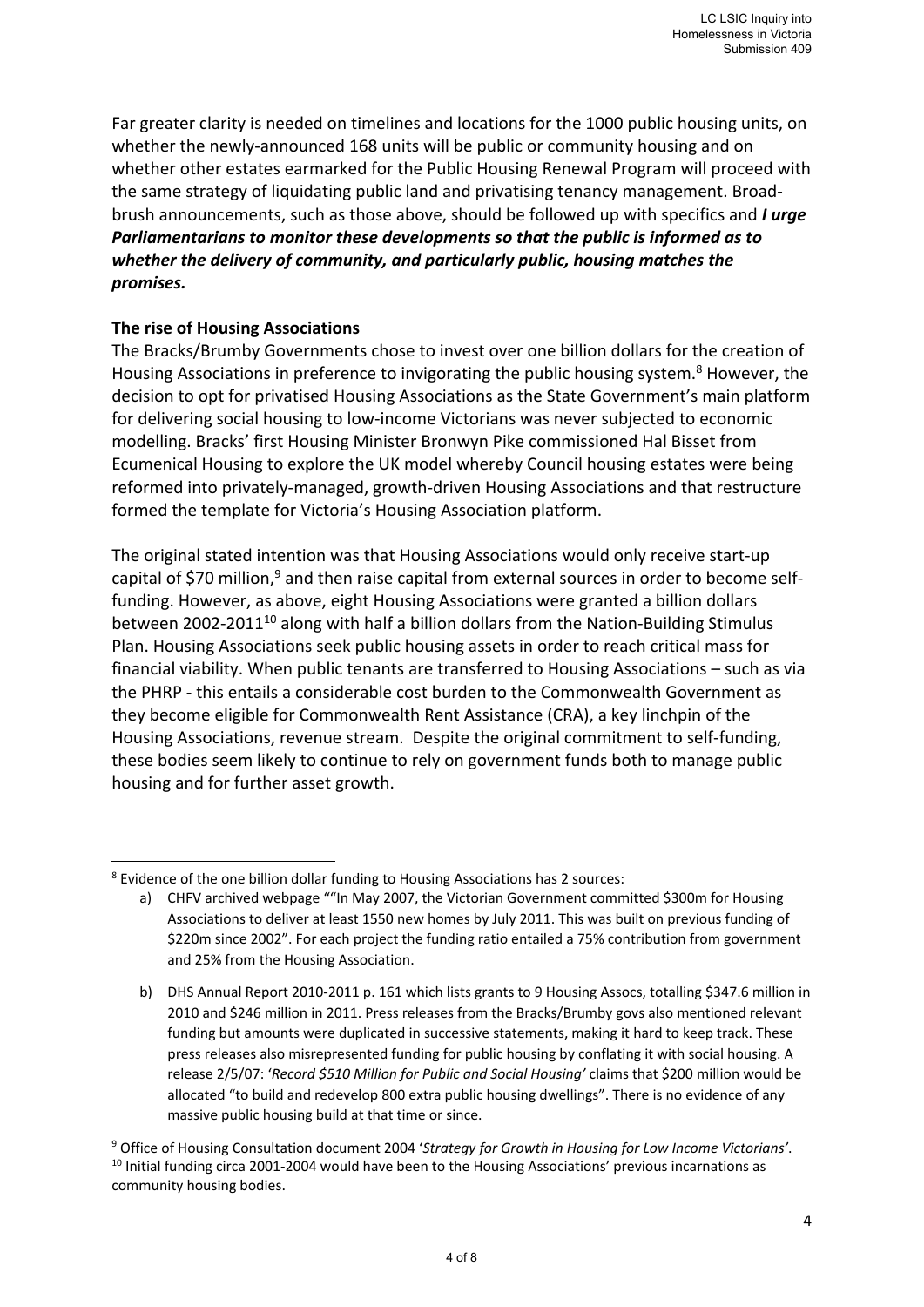# **Issues with the Housing Association model**

Housing Associations are gradually replacing public housing as the dominant delivery platform firstly in Victoria and now across other states as governments offload their housing responsibilities towards people in prolonged housing stress.<sup>11</sup> In Victoria the sector has doubled capacity to 20 thousand properties in the past decade.<sup>12</sup> Yet the state has the lowest proportion of social (public and community) housing in Australia at 3.2 per cent of all housing, compared with the national average of 4.5 per cent. A contributing factor is that public housing stock has remained stagnant at around 63 thousand properties for the past two decades with the waiting list soaring above 80 thousand people.<sup>13</sup> Hence there is tight competition for scarce public and community housing vacancies.

Due to Housing Associations' growth‐driven imperatives, the preference for tenants on higher incomes than those relying on Centrelink payments means that it can never replace public housing as a sanctuary for those on low fixed incomes. A Housing Association CEO remarked to me that public and community housing should complement, not compete, with each other. It seems the Victorian Government has expected too much from Housing Associations – they have been funded to do the work of public housing yet they are designed to attract a different market, households with a moderate to average income<sup>14</sup>.

The 2010 Auditor‐General's report into Social Housing noted that the Housing Association providers had failed to house applicants from the priority segment of the public housing waiting list (high needs or long‐term homeless).15 The report notes "*The financial goals housing associations are required to meet provide an incentive to house higher‐income tenants yet current rules about access do not protect against inequitable tenant selection."16*

It's not clear that this practice has been reformed in the intervening years. While some providers do house people in the Priority segment who self‐refer, the model has failed to ease either the public housing waiting list or the rates of homelessness in Victoria, both of which continue on an upwards trajectory. If principles of equitable 'income-blind' access had since been applied to the Housing Association's allocation processes (for DHHS‐funded stock) it should have impacted favourably on homelessness rates but between the 2011 and 2016 Census's the Victorian rate rose by 11% to 24,817.<sup>17</sup>

Public housing has the flexibility to adapt rents to income fluctuations whereas there are reports of some community housing providers insisting on tenants continuing to pay the original higher rent despite a tenant's income having decreased due to changed circumstances.

<sup>&</sup>lt;sup>11</sup> Other forms of community housing continue to operate on a smaller scale, often catering to a specific group. Formally, they are referred to as Registered Housing Providers. http://www.housingregistrar.vic.gov.au/Who‐ we-regulate/Housing-providers

<sup>12</sup> https://chiavic.com.au/wp‐content/uploads/2017/08/Community‐Housing‐Explained.pdf

<sup>13</sup> https://vpta.org.au/100000‐waiting‐for‐a‐home‐in‐2020/

<sup>14</sup> https://unison.org.au/our‐services/employed‐and‐looking‐for‐affordable‐housing

<sup>15</sup> VAGO, 2010, *Access to Social Housing*. See also *The Age*, Cooke.D, 24/6/10, 'Housing groups leave most needy in the cold'.

<sup>16</sup> Victorian Auditor‐General's Report, 2010, *Access to Social Housing*, Audit Summary p. viii

<sup>17</sup> https://www.homelessnessaustralia.org.au/about/homelessness-statistics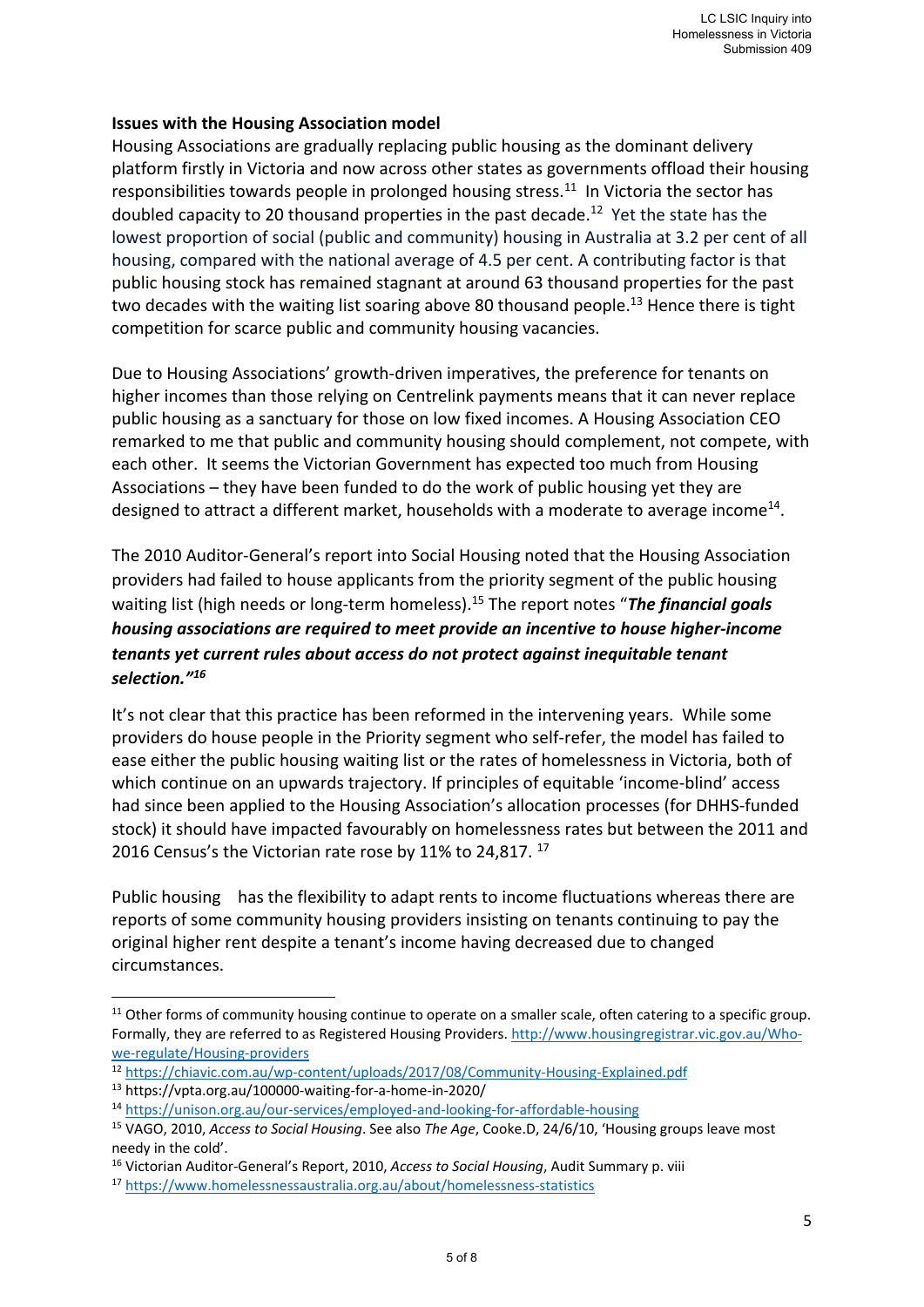One example I'm personally aware of concerns a Housing Association tenant with disabilities. His provider placed another tenant into the two‐bedroom unit and the new tenant's dog caused ongoing problems such as urinating on the first tenant's bed. Eventually the dog‐owner left the unit but the provider charged the first tenant double rent as it was a two-bedroom property. The tenant was faced with sizeable arrears for which the provider took him to VCAT. This was particularly concerning as the tenant's disabilities included lapses in cognitive functioning and he struggled to access a tenancy advocate to assist him at VCAT.

Anecdotally there are occasional reports of cost-cutting and selective access to amenities. One example was a Housing Association tenant whose studies meant she was coming home late at night and was forced to park her car in a very unsafe area as her block's car park was reserved for higher‐paying tenants. We have all witnessed the horrific Grenfell Tower fire which was a consequence of UK private providers' cost-cutting to maximise profits in spite of residents oft‐expressed warnings of the block's fire hazards.

# **Affordability**

Public housing advocates also contend that the rent‐setting policies of Housing Associations are determined by supply‐side imperatives which aren't fair to tenants on fixed Centrelink payments required to pay at least 30% of income plus 100% of CRA. As 30% of income is regarded as the benchmark of an affordable rent, rents charged above that amount become unaffordable for tenants on low fixed incomes. Hence, **30% of income is effectively on the cusp of unaffordability** particularly for Newstart‐reliant community housing tenants (these days the majority of community housing bodies charge 30%, not just Housing Associations). The latter currently have a reprieve in the form of the COVID‐19 supplement but it is only in the unlikely event that Newstart is fixed at a rate approaching the current temporary payment that 30% of income plus 100% of CRA would be manageable.

In short, public housing rents set at 25% of income are vastly fairer than social housing rents. Even so, it's a lot easier to pay 25% of a part‐time wage than of Newstart. Burke and Ralston (2003) have shown that, after paying the household rent, substantial proportions of public tenants were left with inadequate income for other necessary living expenses.<sup>18</sup>

Some Housing Associations are now imposing various costs such as maintenance of communal areas on tenants. Amongst my network, Housing Association tenants struggle to understand why their rents increase frequently ‐ a solid grasp of financial literacy is required to comprehend the rental statements provided to HA tenants.

### **Deed of Assumption**

Kate Colvin, CHP, raised this matter at the Nov 22 hearing as per transcript. This controversial long‐standing debt deserves to be more widely discussed and interrogated. In the transcript former Housing Minister Wendy Lovell stresses that "it was always the Office of Housing's debt" but the debt was never incurred by the public housing system. It was

<sup>18</sup> In McNelis S & Burke T, 2004 '*Rental systems in Australia and Overseas'*, AHURI Positioning Paper 74.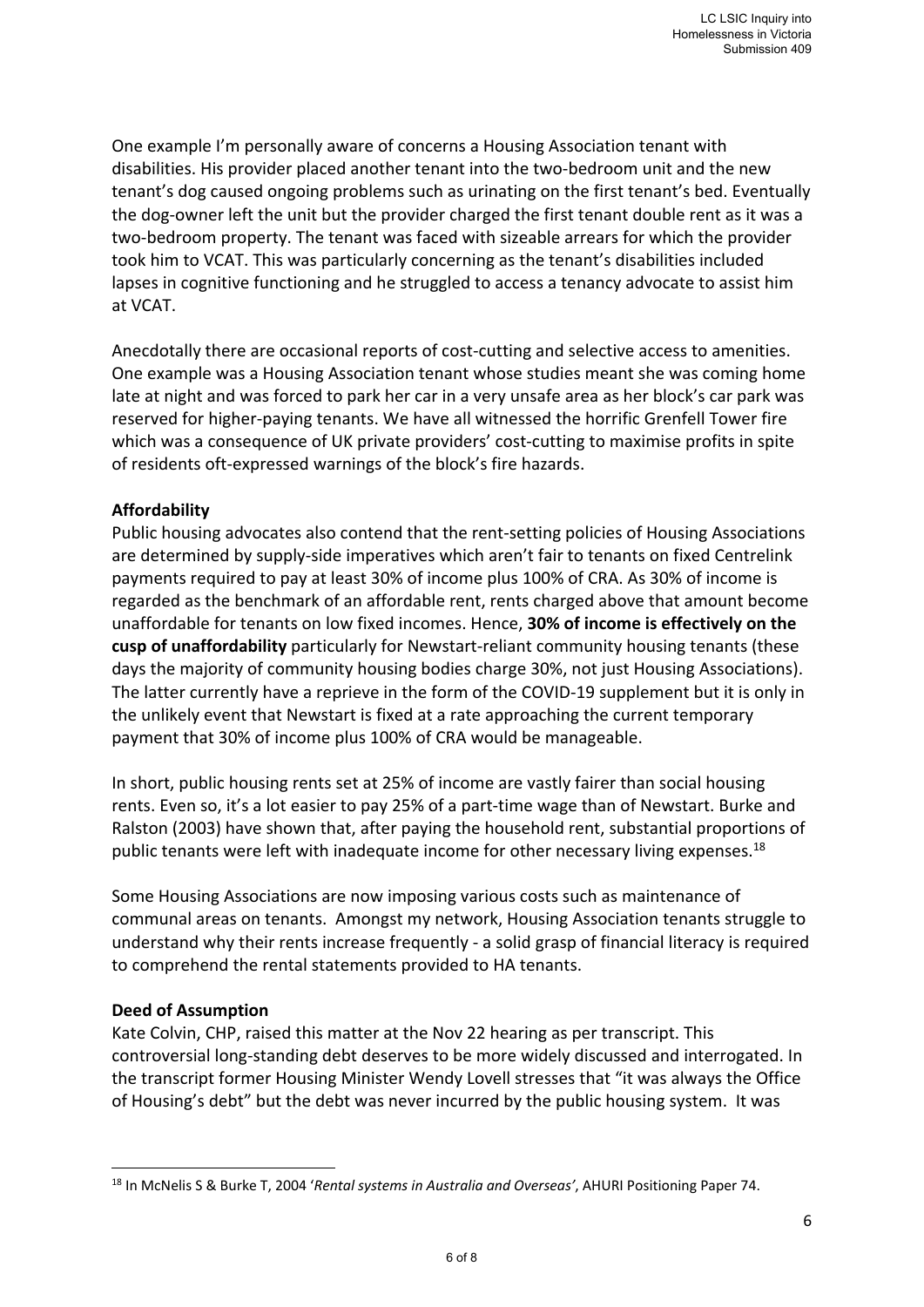structured to recover debt from the Department of Housing's bad home loans of the 1990s. Due to the poor design of the loan scheme most borrowers defaulted or sold their homes.<sup>19</sup>

Over many years until 2011‐12 \$50 million was annually debited from public housing revenue for this purpose (page 159 of the 2011 DHS Annual Report lists 'Housing Debt Assumption costs' as an annual expense of \$50.5 million).

As Minister, Wendy Lovell promoted the notion that public housing was unfair because there were so many people doing it tough in the private rental market who missed out on public housings' cheaper rents. Yet this debt to the public housing system was, and is, demonstrably unfair. It wasn't incurred through public housing operations yet is apparently deducted from rental revenue. As VCOSS stated in 2012 "*the Deed of Assumption should be discontinued as part of any meaningful strategy to reach financial sustainability of the public housing system*."20

As Minister, Ms Lovell renegotiated the debt and this is recorded in the 2011‐12 Annual Report as follows, "*The main contributor to the department's net deficit from transactions of \$537 million has been the amendment to the deed of borrowing between the Treasurer and the Director of Housing which resulted in a one‐off expense to the department of \$450 million"* (p.65, see also p.162 & p.193). Since then the Annual Reports show that payments continue to be deducted in amounts between \$28‐31 million then forgiven in 2016 until 2023.<sup>21</sup> As annual payments continued and will resume in 2023 in spite of the \$450 million lump sum payment to Treasury, is this akin to running two sets of accounts?

One question arising is why Minister Lovell agreed to this renegotiation resulting in a massive deficit to the Housing & Community Building Division when her office had commissioned a report which claimed the public housing system was already running a deficit?<sup>22</sup> In opposition Labor complained about the Deed of Assumption but have failed to conclusively wipe the debt since regaining Government.

### **Investing in Public Housing**

There are many revenue options available such as land tax, stamp duty and gambling taxes along with raising bonds specifically as an investment‐generator for a public housing building program. The State Government is able to borrow money for infrastructure programs at favourable interest rates. There is ample government‐owned land that could

<sup>&</sup>lt;sup>19</sup> VCOSS 2005 'Key housing facts and figures', a working group paper available from this writer on request. 20 VCOSS 2012 '*Submission to social housing framework'*, no longer available online.

<sup>&</sup>lt;sup>21</sup> DHHS Annual Report 2015-16, p.190 "For administrative simplicity, the Government has forgiven the outstanding balance of the loan on 14 April 2016 and the Director of Housing will no longer be required to make repayments. Instead, grant revenue provided to the Director of Housing will be reduced by an amount equal to the annual repayment."

<sup>22</sup> VAGO 2012 '*Access to Public Housing'*. The Auditor‐General states "In 2011, the Minister for Housing commissioned a review of the financial position of public housing. The review found that 2011 operating costs exceeded rental revenue by 42 per cent, up from 30 per cent in 2002." However the review on which these findings were based was never released, the VAGO report is scant on supporting figures and using DHHS's own criteria for calculating rental operating costs: 'maintenance, rates and charges, tenant utilities and operating expenses', when these are deducted from 'rental income and income from services' annual profits of at least \$80-100 million remain almost every year.